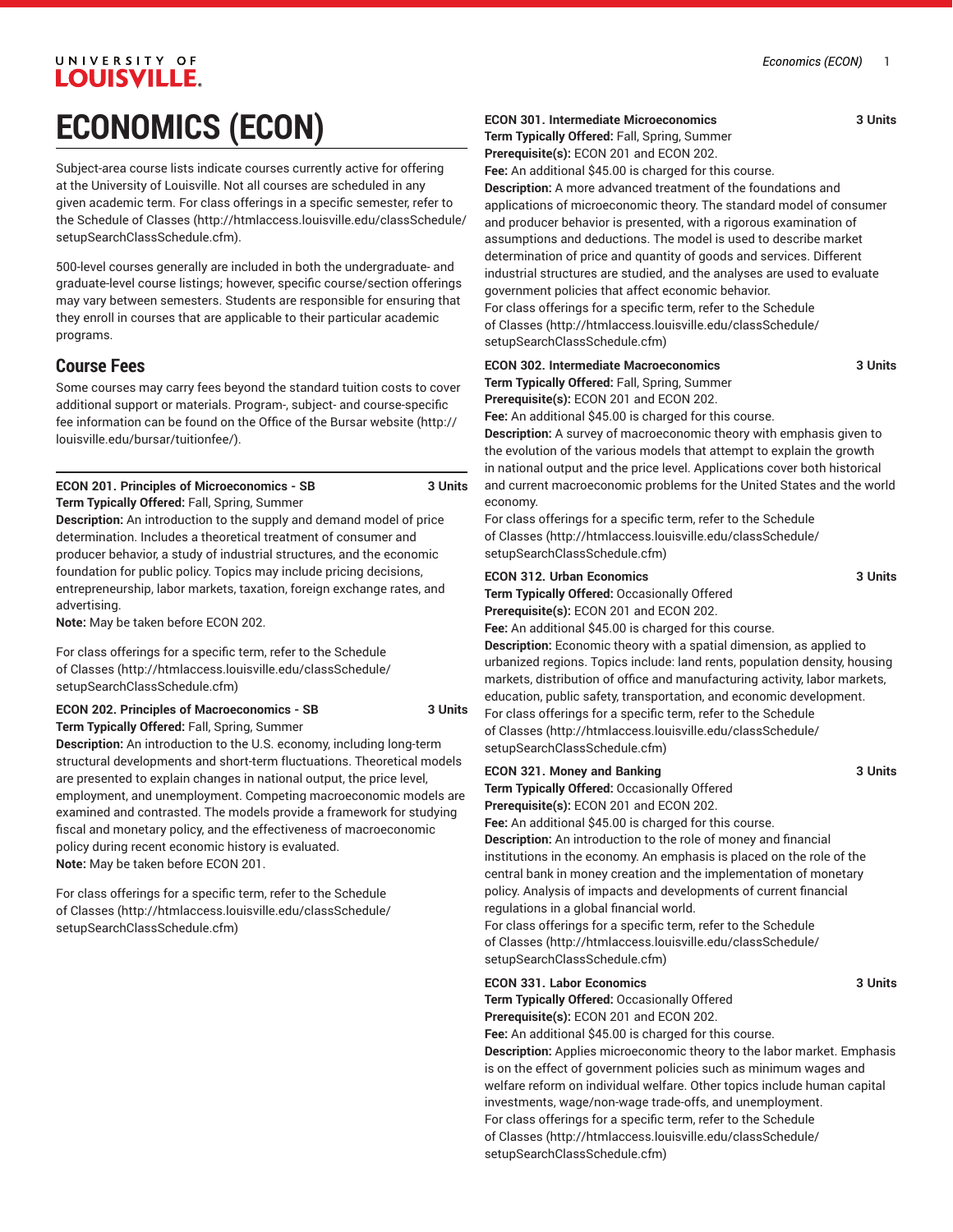# UNIVERSITY OF LOUISVILLE.

[setupSearchClassSchedule.cfm\)](http://htmlaccess.louisville.edu/classSchedule/setupSearchClassSchedule.cfm)

| <b>ECON 341. Public Finance</b>                                                                                                                                                                                                                                                                                                                                                                                                                                                                                                                                                                                                            | 3 Units | <b>ECON 365. Law and Economics</b>                                                                                                                                                                                                                                                                                                                                                                                                                                                                                                                                                      | 3 Units |
|--------------------------------------------------------------------------------------------------------------------------------------------------------------------------------------------------------------------------------------------------------------------------------------------------------------------------------------------------------------------------------------------------------------------------------------------------------------------------------------------------------------------------------------------------------------------------------------------------------------------------------------------|---------|-----------------------------------------------------------------------------------------------------------------------------------------------------------------------------------------------------------------------------------------------------------------------------------------------------------------------------------------------------------------------------------------------------------------------------------------------------------------------------------------------------------------------------------------------------------------------------------------|---------|
| Term Typically Offered: Occasionally Offered<br>Prerequisite(s): ECON 201 and ECON 202.                                                                                                                                                                                                                                                                                                                                                                                                                                                                                                                                                    |         | Term Typically Offered: Occasionally Offered<br>Prerequisite(s): ECON 201 and ECON 202.                                                                                                                                                                                                                                                                                                                                                                                                                                                                                                 |         |
| Fee: An additional \$45.00 is charged for this course.                                                                                                                                                                                                                                                                                                                                                                                                                                                                                                                                                                                     |         | Fee: An additional \$45.00 is charged for this course.                                                                                                                                                                                                                                                                                                                                                                                                                                                                                                                                  |         |
| Description: The use of microeconomic theory to examine the effects of<br>government taxation and spending. Topics include externalities, public<br>goods, tax and expenditure incidence, cost-benefit analysis, and optimal<br>tax policy.<br>For class offerings for a specific term, refer to the Schedule<br>of Classes (http://htmlaccess.louisville.edu/classSchedule/                                                                                                                                                                                                                                                               |         | Description: This course will explore field of law and economics. Standard<br>microeconomic tools are used to examine torts, contracts, and property<br>as well as theory and empirical evidence on criminal behavior.<br>For class offerings for a specific term, refer to the Schedule<br>of Classes (http://htmlaccess.louisville.edu/classSchedule/<br>setupSearchClassSchedule.cfm)                                                                                                                                                                                                |         |
| setupSearchClassSchedule.cfm)                                                                                                                                                                                                                                                                                                                                                                                                                                                                                                                                                                                                              |         | <b>ECON 370. Public Choice and Political Economy</b>                                                                                                                                                                                                                                                                                                                                                                                                                                                                                                                                    | 3 Units |
| <b>ECON 342. State and Local Government Finance</b><br>3 Units<br>Term Typically Offered: Occasionally Offered<br>Prerequisite(s): ECON 201 and ECON 202.<br>Fee: An additional \$45.00 is charged for this course.<br>Description: A systematic application of microeconomic theory to<br>decisions involving demand, production, cost, supply and financing<br>of state and local public services. Also addresses current theoretical<br>and policy issues in the area of intergovernmental fiscal relations,<br>the incidence of state and local taxes and expenditures, the reform of<br>structure and reform of state and local debt. |         | Term Typically Offered: Occasionally Offered<br>Prerequisite(s): ECON 201 and ECON 202.<br>Fee: An additional \$45.00 is charged for this course.<br>Description: This course studies markets, public goods, externalities,<br>and efficiency. Additional topics include voting, redistributive politics,<br>regulation, social justice, political behavior and public policy, coalition<br>bargaining, and lobbying.<br>For class offerings for a specific term, refer to the Schedule<br>of Classes (http://htmlaccess.louisville.edu/classSchedule/<br>setupSearchClassSchedule.cfm) |         |
| For class offerings for a specific term, refer to the Schedule<br>of Classes (http://htmlaccess.louisville.edu/classSchedule/<br>setupSearchClassSchedule.cfm)                                                                                                                                                                                                                                                                                                                                                                                                                                                                             |         | <b>ECON 375. Capitalism and Economic Freedom</b><br>Term Typically Offered: Fall Only<br>Prerequisite(s): ECON 201 and ECON 202.                                                                                                                                                                                                                                                                                                                                                                                                                                                        | 3 Units |
| ECON 350. The Economics of Entrepreneurship<br>Term Typically Offered: Occasionally Offered<br>Prerequisite(s): ECON 201 and ECON 202 and Junior standing.<br>Fee: An additional \$45.00 is charged for this course.<br>Description: The application of economic theory to business decision<br>making, with an emphasis on new venture creation. Topics include history<br>of entrepreneurship and entrepreneurial thought, the economics of risk<br>and uncertainty, innovations, economic growth, and industrial studies.                                                                                                               |         | Fee: An additional \$45.00 is charged for this course.<br>Description: This course examines the historical foundations, different<br>views, and the outcomes of capitalism. The course compares economic<br>freedom and growth among countries. Arguments against and defenses<br>of capitalism are examined.<br>For class offerings for a specific term, refer to the Schedule<br>of Classes (http://htmlaccess.louisville.edu/classSchedule/<br>setupSearchClassSchedule.cfm)                                                                                                         |         |
| For class offerings for a specific term, refer to the Schedule<br>of Classes (http://htmlaccess.louisville.edu/classSchedule/<br>setupSearchClassSchedule.cfm)                                                                                                                                                                                                                                                                                                                                                                                                                                                                             |         | <b>ECON 380. Introduction to Econometrics</b><br>Term Typically Offered: Occasionally Offered<br>Prerequisite(s): ECON 201, ECON 202, and BSTA 301.                                                                                                                                                                                                                                                                                                                                                                                                                                     | 3 Units |
| <b>ECON 355. Health Economics</b>                                                                                                                                                                                                                                                                                                                                                                                                                                                                                                                                                                                                          | 3 Units | Fee: An additional \$45.00 is charged for this course.                                                                                                                                                                                                                                                                                                                                                                                                                                                                                                                                  |         |
| Term Typically Offered: Occasionally Offered<br>Prerequisite(s): ECON 201 and ECON 202.<br>Fee: An additional \$45.00 is charged for this course.<br>Description: Examines health care issues by applying microeconomic<br>theory. Particular emphasis on health insurance, managed care, health<br>care production and physician services.<br>For class offerings for a specific term, refer to the Schedule<br>of Classes (http://htmlaccess.louisville.edu/classSchedule/<br>setupSearchClassSchedule.cfm)                                                                                                                              |         | Description: A study of the theory and application of econometric<br>analysis. Topics include simple and multiple linear regression, correlation,<br>and hypothesis testing. Both conceptual and practical problems<br>are considered, including multicollinearity, heteroscedasticity, and<br>measurement errors. An introduction to simultaneous equation<br>estimation is also presented.<br>For class offerings for a specific term, refer to the Schedule<br>of Classes (http://htmlaccess.louisville.edu/classSchedule/<br>setupSearchClassSchedule.cfm)                          |         |
| <b>ECON 360. Environmental Economics</b>                                                                                                                                                                                                                                                                                                                                                                                                                                                                                                                                                                                                   | 3 Units | <b>ECON 395. Economics Colloquium</b>                                                                                                                                                                                                                                                                                                                                                                                                                                                                                                                                                   | 1 Unit  |
| Term Typically Offered: Occasionally Offered<br>Prerequisite(s): ECON 201 and ECON 202.<br>Fee: An additional \$45.00 is charged for this course.<br>Description: This course will give basic insights into why environmental<br>damages and degradation arise, and how such market failures may be<br>addressed. The course covers topics such as environmental valuation,<br>property rights and externalities, sustainable development, poverty and<br>the environment, trade and the environment, climate change policies, and<br>population growth.                                                                                   |         | Term Typically Offered: Fall, Spring, Summer<br>Prerequisite(s): ECON 201 and ECON 202.<br>Fee: An additional \$45.00 is charged for this course.<br>Description: This is a one-hour course in Economics that is conducted as<br>a reading course. Students are assigned readings that are discussed in<br>class.<br>Note: May be taken up to three times if different course reading<br>assignments are made.<br>For class offerings for a specific term, refer to the Schedule                                                                                                        |         |
| For class offerings for a specific term, refer to the Schedule<br>of Classes (http://htmlaccess.louisville.edu/classSchedule/<br>setupSearchClassSchedule.cfm)                                                                                                                                                                                                                                                                                                                                                                                                                                                                             |         | of Classes (http://htmlaccess.louisville.edu/classSchedule/<br>setupSearchClassSchedule.cfm)                                                                                                                                                                                                                                                                                                                                                                                                                                                                                            |         |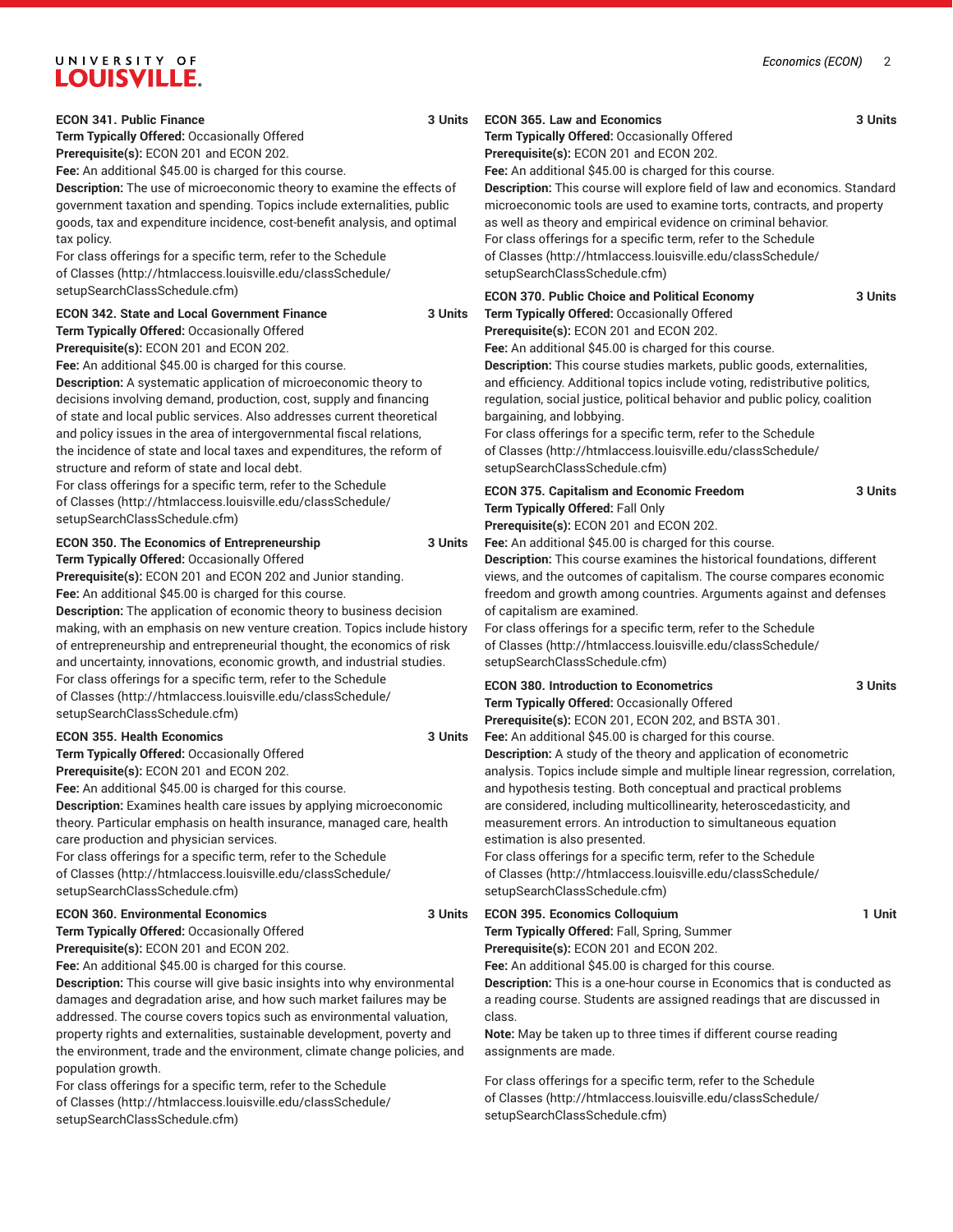### UNIVERSITY OF **LOUISVILLE.**

### **ECON 396. Zero-Credit Internship-Economics 0 Units**

**Grading Basis:** Pass/Fail

**Term Typically Offered:** Fall, Spring, Summer

**Prerequisite(s):** ECON 201 and ECON 202, good standing, and validation through the Ulmer Career Management Center.

**Fee:** An additional \$45.00 is charged for this course.

**Description:** Application to the zero-credit internship program and completion of orientation processes should be accomplished prior to employment. Students must be Economics majors. A new workplace experience in an approved Economics position which offers a progression of learning in a level appropriate opportunity for practical application of classroom theory and tools. This program is available to students who have received the maximum number of co-op credit hours in their major. **Note:** This course is restricted and requires permission from the Ulmer Career Management Center.

For class offerings for a specific term, refer to the [Schedule](http://htmlaccess.louisville.edu/classSchedule/setupSearchClassSchedule.cfm) [of Classes \(http://htmlaccess.louisville.edu/classSchedule/](http://htmlaccess.louisville.edu/classSchedule/setupSearchClassSchedule.cfm) [setupSearchClassSchedule.cfm\)](http://htmlaccess.louisville.edu/classSchedule/setupSearchClassSchedule.cfm)

### **ECON 397. Co-op in Economics I 1-3 Units**

**Grading Basis:** Pass/Fail

**Term Typically Offered:** Fall, Spring, Summer

**Prerequisite(s):** ECON 201, ECON 202, good academic standing and validation from the Ulmer Career Center.

**Description:** Must be an ECON major or minor. A new workplace experience in an approved position which offers a progression of learning in a level appropriate opportunity for practical application of classroom theory and tools.

**Note:** This course is restricted and requires permission from the Ulmer Career Management Center.

For class offerings for a specific term, refer to the [Schedule](http://htmlaccess.louisville.edu/classSchedule/setupSearchClassSchedule.cfm) [of Classes \(http://htmlaccess.louisville.edu/classSchedule/](http://htmlaccess.louisville.edu/classSchedule/setupSearchClassSchedule.cfm) [setupSearchClassSchedule.cfm\)](http://htmlaccess.louisville.edu/classSchedule/setupSearchClassSchedule.cfm)

### **ECON 398. Co-op in Economics II 1-3 Units**

**Grading Basis:** Pass/Fail

**Term Typically Offered:** Fall, Spring, Summer

**Prerequisite(s):** ECON 201 and 202, good academic standing and validation from the Ulmer Career Center.

**Description:** Must be an ECON major or minor. A new workplace experience in an approved position which offers a progression of learning in a level appropriate opportunity for practical application of classroom theory and tools.

**Note:** This course is restricted and requires permission from the Ulmer Career Management Center.

For class offerings for a specific term, refer to the [Schedule](http://htmlaccess.louisville.edu/classSchedule/setupSearchClassSchedule.cfm) [of Classes \(http://htmlaccess.louisville.edu/classSchedule/](http://htmlaccess.louisville.edu/classSchedule/setupSearchClassSchedule.cfm) [setupSearchClassSchedule.cfm\)](http://htmlaccess.louisville.edu/classSchedule/setupSearchClassSchedule.cfm)

### **ECON 399. Co-op in Economics III 3 Units Grading Basis:** Pass/Fail

**Term Typically Offered:** Fall, Spring, Summer **Prerequisite(s):** ECON 201 and 202, good academic standing and validation from the Ulmer Career Center.

**Description:** Must be an ECON major or minor. A new workplace experience in an approved position which offers a progression of learning in a level appropriate opportunity for practical application of classroom theory and tools.

**Note:** This course is restricted and requires permission from the Ulmer Career Management Center.

For class offerings for a specific term, refer to the [Schedule](http://htmlaccess.louisville.edu/classSchedule/setupSearchClassSchedule.cfm) [of Classes](http://htmlaccess.louisville.edu/classSchedule/setupSearchClassSchedule.cfm) ([http://htmlaccess.louisville.edu/classSchedule/](http://htmlaccess.louisville.edu/classSchedule/setupSearchClassSchedule.cfm) [setupSearchClassSchedule.cfm\)](http://htmlaccess.louisville.edu/classSchedule/setupSearchClassSchedule.cfm)

**ECON 401. Mathematical Economics 3 Units Term Typically Offered:** Occasionally Offered

**Prerequisite(s):** MATH 180 or MATH 205 and ECON 301; or faculty consent.

**Fee:** An additional \$45.00 is charged for this course.

**Description:** The mathematical tools of modern economics, illustrated with economic applications. Topics include the calculus of optimization problems, linear algebra, equilibrium conditions for systems, dynamic models, difference and differential equations, and mathematical programming.

For class offerings for a specific term, refer to the [Schedule](http://htmlaccess.louisville.edu/classSchedule/setupSearchClassSchedule.cfm) [of Classes](http://htmlaccess.louisville.edu/classSchedule/setupSearchClassSchedule.cfm) ([http://htmlaccess.louisville.edu/classSchedule/](http://htmlaccess.louisville.edu/classSchedule/setupSearchClassSchedule.cfm) [setupSearchClassSchedule.cfm\)](http://htmlaccess.louisville.edu/classSchedule/setupSearchClassSchedule.cfm)

### **ECON 402. Econometrics II 3 Units**

**Term Typically Offered:** Occasionally Offered

**Prerequisite(s):** ECON 301; ECON 380; and MATH 180 or MATH 205. **Fee:** An additional \$45.00 is charged for this course.

**Description:** This course reviews statistical inference using multiple regression (OLS) analysis and model specification. Additional topics include panel data methods, instrumental variables, two-stage least squares with IV methods, simultaneous equations models, limited dependent variable models using MLE and presentation of results in technical presentations.

For class offerings for a specific term, refer to the [Schedule](http://htmlaccess.louisville.edu/classSchedule/setupSearchClassSchedule.cfm) [of Classes](http://htmlaccess.louisville.edu/classSchedule/setupSearchClassSchedule.cfm) ([http://htmlaccess.louisville.edu/classSchedule/](http://htmlaccess.louisville.edu/classSchedule/setupSearchClassSchedule.cfm) [setupSearchClassSchedule.cfm\)](http://htmlaccess.louisville.edu/classSchedule/setupSearchClassSchedule.cfm)

### **ECON 410. Advanced Price Theory 3 Units**

**Term Typically Offered:** Occasionally Offered

**Prerequisite(s):** ECON 301 and MAT 180 or MATH 205; or faculty consent. **Fee:** An additional \$45.00 is charged for this course.

**Description:** This course extends the formal analysis of microeconomic theory to include market imperfections covering monopoly power, agents with limited information, externalities, and choice under uncertainty. Extensions also include an introduction to macroeconomic modeling relying on explicit microfoundations.

For class offerings for a specific term, refer to the [Schedule](http://htmlaccess.louisville.edu/classSchedule/setupSearchClassSchedule.cfm) [of Classes](http://htmlaccess.louisville.edu/classSchedule/setupSearchClassSchedule.cfm) ([http://htmlaccess.louisville.edu/classSchedule/](http://htmlaccess.louisville.edu/classSchedule/setupSearchClassSchedule.cfm) [setupSearchClassSchedule.cfm\)](http://htmlaccess.louisville.edu/classSchedule/setupSearchClassSchedule.cfm)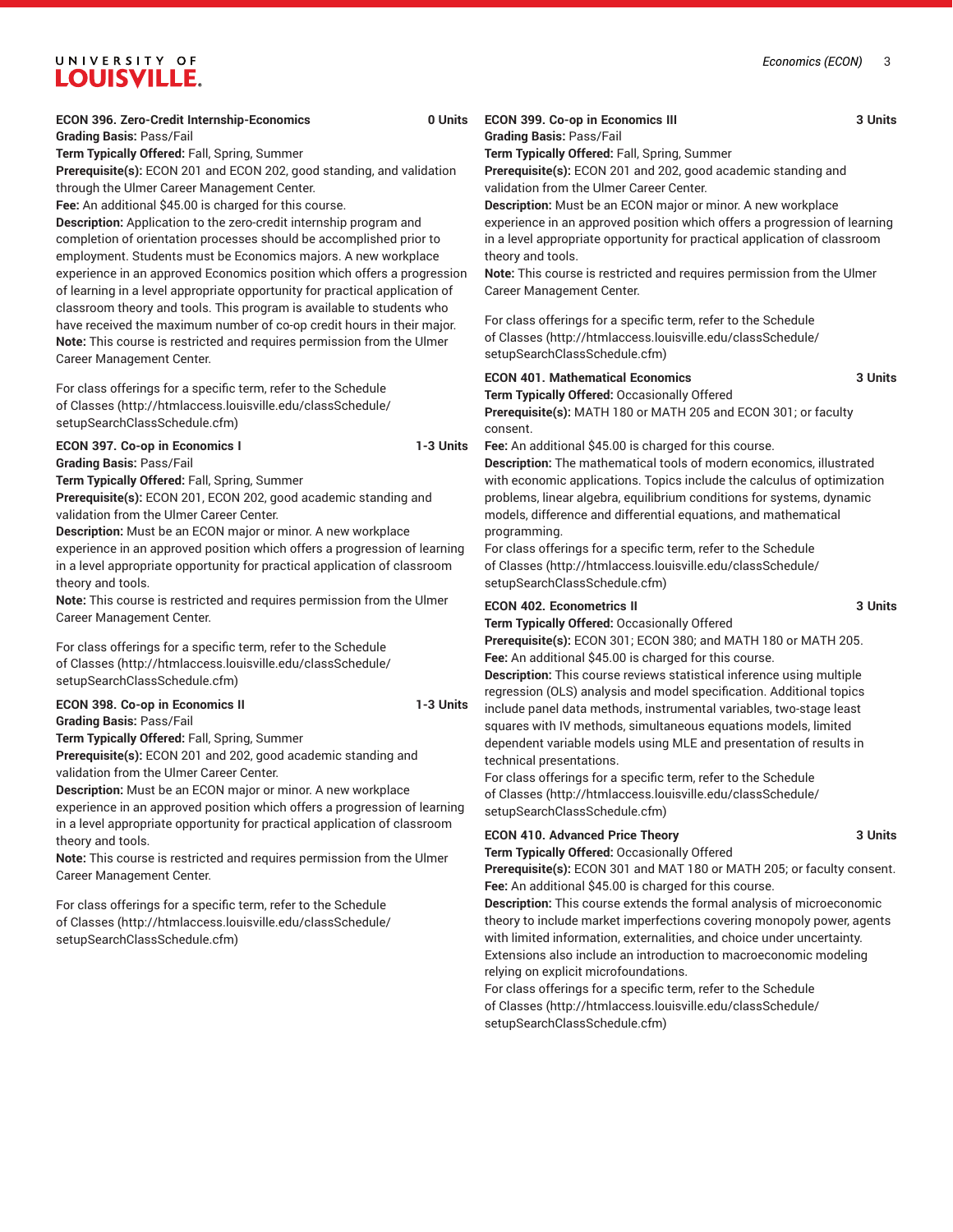### UNIVERSITY OF **LOUISVILLE.**

### **ECON 414. Applied Financial Econometrics 3 Units**

**Term Typically Offered:** Occasionally Offered **Prerequisite(s):** Math 180 or Math 205, and FIN 301. **Fee:** An additional \$45.00 is charged for this course. **Description:** Econometric application of economic and financial concepts and principles related to corporate finance, investments, financial markets, and internationals finance. Quantitative techniques include time series analysis, exponential smoothing, and regression analysis. **Note:** Cross-listed with FIN 414.

For class offerings for a specific term, refer to the [Schedule](http://htmlaccess.louisville.edu/classSchedule/setupSearchClassSchedule.cfm) [of Classes \(http://htmlaccess.louisville.edu/classSchedule/](http://htmlaccess.louisville.edu/classSchedule/setupSearchClassSchedule.cfm) [setupSearchClassSchedule.cfm\)](http://htmlaccess.louisville.edu/classSchedule/setupSearchClassSchedule.cfm)

#### **ECON 415. Game Theory 3 Units**

**Term Typically Offered:** Occasionally Offered **Prerequisite(s):** ECON 201; MATH 180 or MATH 205. **Fee:** An additional \$45.00 is charged for this course. **Description:** Introduction to game theory and strategic behavior. Dominance, backward induction, Nash equilibrium, commitment, credibility, asymmetric information, and signaling. Applications from economics, politics, sociology, and other real-life situations. For class offerings for a specific term, refer to the [Schedule](http://htmlaccess.louisville.edu/classSchedule/setupSearchClassSchedule.cfm) [of Classes \(http://htmlaccess.louisville.edu/classSchedule/](http://htmlaccess.louisville.edu/classSchedule/setupSearchClassSchedule.cfm) [setupSearchClassSchedule.cfm\)](http://htmlaccess.louisville.edu/classSchedule/setupSearchClassSchedule.cfm)

### **ECON 421. History of Economic Thought 3 Units Term Typically Offered:** Occasionally Offered

**Prerequisite(s):** ECON 201 and ECON 202.

**Fee:** An additional \$45.00 is charged for this course.

**Description:** An exploration of the theory and method of economic analysis and the emergence of economic thought. Covering ancient times to the present, study centers on mercantilism, classicism, marginalism, neoclassicism, and contemporary thought. Attention is given to the context of the framework of ideas that surrounded economists' theoretical contributions. Alternative approaches, such as Austrian economics and historicism are also examined.

For class offerings for a specific term, refer to the [Schedule](http://htmlaccess.louisville.edu/classSchedule/setupSearchClassSchedule.cfm) [of Classes \(http://htmlaccess.louisville.edu/classSchedule/](http://htmlaccess.louisville.edu/classSchedule/setupSearchClassSchedule.cfm) [setupSearchClassSchedule.cfm\)](http://htmlaccess.louisville.edu/classSchedule/setupSearchClassSchedule.cfm)

#### **ECON 431. International Trade 3 Units**

**Term Typically Offered:** Spring Only

**Prerequisite(s):** ECON 201, ECON 202 and Math 180 or Math 205. **Fee:** An additional \$45.00 is charged for this course. **Description:** An introduction to international trade theory, the balance of payments, foreign exchange markets, and trade policies between countries. The postwar problems, international agencies, and the

changing structure of international trade are discussed. For class offerings for a specific term, refer to the [Schedule](http://htmlaccess.louisville.edu/classSchedule/setupSearchClassSchedule.cfm) [of Classes \(http://htmlaccess.louisville.edu/classSchedule/](http://htmlaccess.louisville.edu/classSchedule/setupSearchClassSchedule.cfm) [setupSearchClassSchedule.cfm\)](http://htmlaccess.louisville.edu/classSchedule/setupSearchClassSchedule.cfm)

### **ECON 433. Financial Markets and Institutions 3 Units Term Typically Offered:** Fall, Spring

```
Prerequisite(s): FIN 301.
```
**Fee:** An additional \$45.00 is charged for this course.

**Description:** This course provides a study of financial institutions such as banks and financial instruments and markets such as the stock, bond, money and mortgage markets. The course integrates macro-economic concepts such as interest rate determination and the role of the Federal Reserve with asset valuation and the movement of capital in the financial marketplace. Commercial bank financial statements and key risks are covered. Periods of financial crises are also examined. Options, futures and swaps are discussed in the context of hedging risks in banks and other types of firms. The course builds heavily on the concepts of time value of money and risk and return, as developed in previous courses. **Note:** Cross-listed with FIN 433.

For class offerings for a specific term, refer to the [Schedule](http://htmlaccess.louisville.edu/classSchedule/setupSearchClassSchedule.cfm) [of Classes](http://htmlaccess.louisville.edu/classSchedule/setupSearchClassSchedule.cfm) ([http://htmlaccess.louisville.edu/classSchedule/](http://htmlaccess.louisville.edu/classSchedule/setupSearchClassSchedule.cfm) [setupSearchClassSchedule.cfm\)](http://htmlaccess.louisville.edu/classSchedule/setupSearchClassSchedule.cfm)

#### **ECON 439. Emerging Market Economies 3 Units**

**Term Typically Offered:** Occasionally Offered **Prerequisite(s):** ECON 201, ECON 202 and Math 180 or Math 205. **Fee:** An additional \$45.00 is charged for this course. **Description:** The organization and operation of Soviet-type and developing-world economies. Both theory and practice are examined. The nature and goals of the planning process, resource allocation, public finance, pricing and foreign trade are discussed. For class offerings for a specific term, refer to the [Schedule](http://htmlaccess.louisville.edu/classSchedule/setupSearchClassSchedule.cfm) [of Classes](http://htmlaccess.louisville.edu/classSchedule/setupSearchClassSchedule.cfm) ([http://htmlaccess.louisville.edu/classSchedule/](http://htmlaccess.louisville.edu/classSchedule/setupSearchClassSchedule.cfm) [setupSearchClassSchedule.cfm\)](http://htmlaccess.louisville.edu/classSchedule/setupSearchClassSchedule.cfm)

### **ECON 442. Public Policy and Industrial Organization 3 Units Term Typically Offered:** Spring Only

**Prerequisite(s):** ECON 201, ECON 202 and Math 180 or Math 205. **Fee:** An additional \$45.00 is charged for this course.

**Description:** Economic analysis of different market structures including study of price behavior, cost and profit, and economic welfare. Attention is also given to government policy toward the business sector, including antitrust policy, regulation of business and public ownership of business. Specific attention is given to vertical integration, measurement of industrial concentration, conglomerate pricing behavior, technological innovation and its impact on market structure, and the economics of the patent system.

For class offerings for a specific term, refer to the [Schedule](http://htmlaccess.louisville.edu/classSchedule/setupSearchClassSchedule.cfm) [of Classes](http://htmlaccess.louisville.edu/classSchedule/setupSearchClassSchedule.cfm) ([http://htmlaccess.louisville.edu/classSchedule/](http://htmlaccess.louisville.edu/classSchedule/setupSearchClassSchedule.cfm) [setupSearchClassSchedule.cfm\)](http://htmlaccess.louisville.edu/classSchedule/setupSearchClassSchedule.cfm)